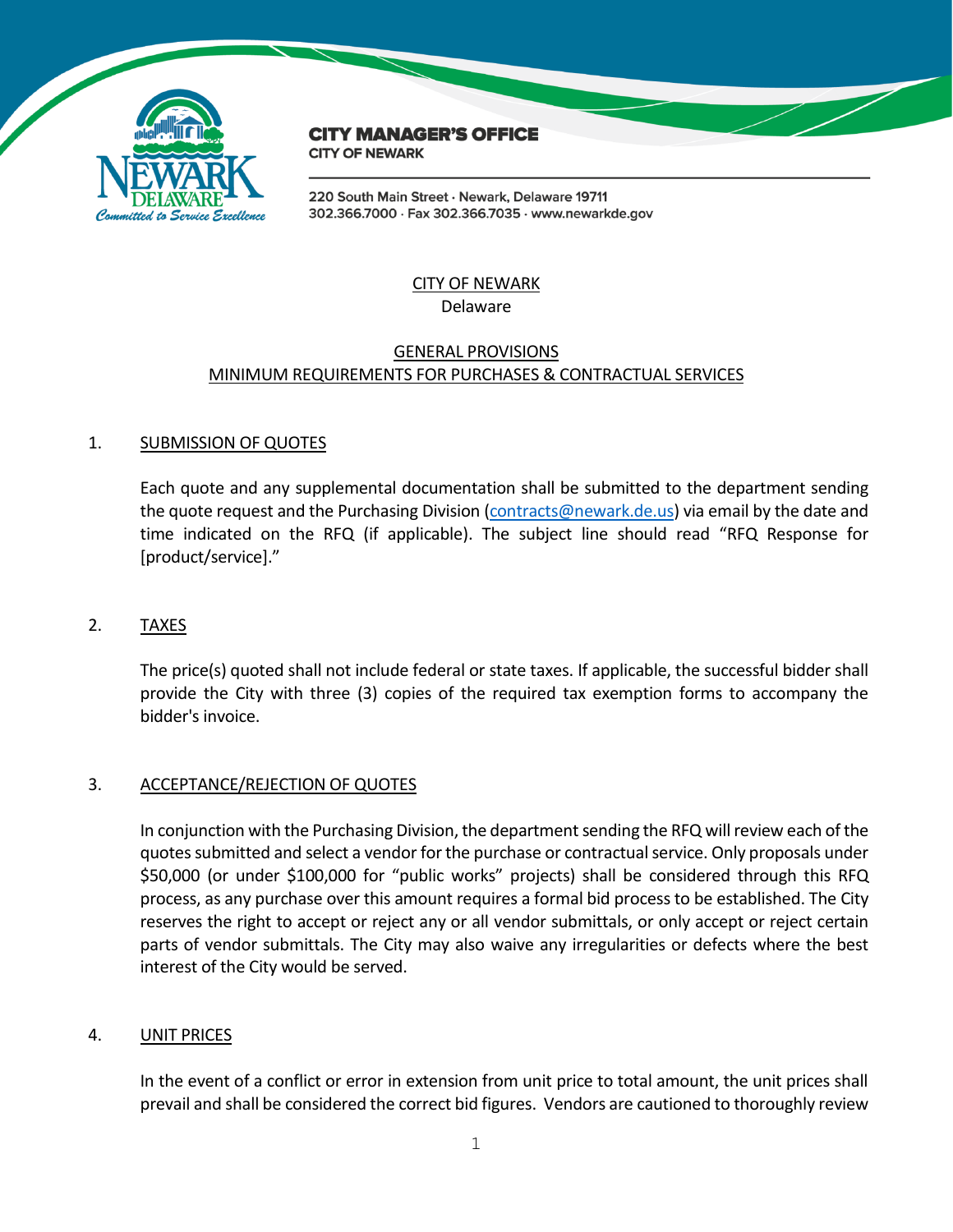their quoted figures for errors prior to submitting their proposal.

## 5. INQUIRIES/REQUESTS FOR INFORMATION

All inquiries/requests for information regarding this contract must be submitted via email to the department sending the quote request and the Purchasing Division [\(contracts@newark.de.us\)](mailto:contracts@newark.de.us) at least seventy-two (72) hours before the quote deadline. Appropriate inquiries will be passed along to relevant staff for their review. Any answers deemed necessary will be provided at least twentyfour (24) hours before the quote deadline.

## 6. CYBER SECURITY RESPONSIBILITIES & REQUIREMENTS (ONLY APPLICABLE FOR CYBER-RELATED PROJECTS)

- a. The awarded vendor shall, at a minimum, comply with all applicable security-related federal, state, and local laws.
- b. In general, the term "data breach" shall mean a compromise of the security, confidentiality, or integrity of, or the loss of, computerized data or physical documents for the City of Newark that results in, or there is a reasonable basis to conclude results in:
	- i. The unauthorized acquisition of personally identifiable information (PII), or
	- ii. Access to PII that is for an unauthorized purpose, or in excess of authorization.
- c. The term "data breach" does not include any investigative, protective, or intelligence activity of a law enforcement agency of the United States, a State, or a political subdivision of a State, or of an intelligence agency of the United States.
- d. Personally identifiable information (PII) is defined herein as information or data, alone or in combination, that identifies or authenticates a particular individual. Such information or data may include (without limitation): name, date of birth, full address, phone numbers, passwords, PINs, federal or state tax information, biometric data, other unique identification numbers (driver's license numbers, SSNs, etc.), criminal history, citizenship status, medical information, financial information, usernames, answers to security questions, other personal identifiers, and/or information or data that meets the definition ascribed to the term "personal information" under §6809(4) of the Gramm-Leach-Bliley Act or other applicable law of the State of Delaware or any other state.
- e. In the event of a data breach, the vendor shall:
	- i. Notify the City of Newark without unreasonable delay. Such notification is to include the nature of the breach, the number of records potentially affected, and the specific data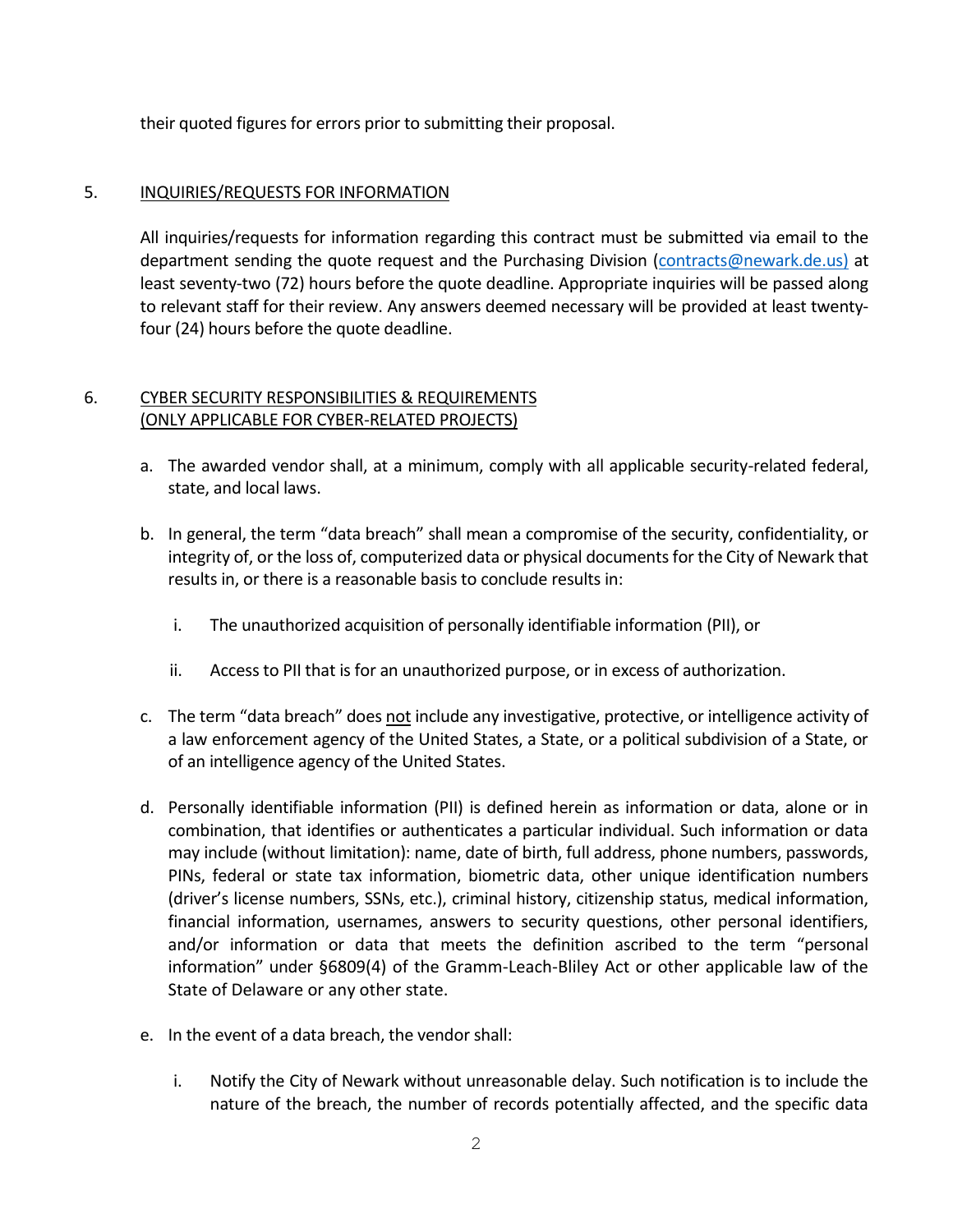potentially affected.

- ii. Take all reasonable and necessary means to mitigate any injury or damage that may arise out of the data breach and shall implement corrective action as determined appropriate by the City. In the event of an emergency, the awarded vendor may take reasonable corrective action to address the emergency prior to City approval (the corrective action will not be considered final until approved by the City, however).
- iii. Provide the City a preliminary written report detailing the nature, extent, and root cause of any such data breach no later than three (3) business days following notice of the breach.
- iv. Meet and confer with appropriate City representatives regarding required remedial action in relation to any such data breach without unreasonable delay.
- v. Reimburse the City for all costs and damages as a result of the data breach, including all costs associated with the investigation, response, and recovery from the data breach.
- f. Notwithstanding any other provision of this contract, there shall be no monetary limitation of the awarded vendor's liability for the vendor's data breach that results in any unauthorized public dissemination of PII.

# 7. LIABILITY INSURANCE

- a. The Contractor shall at all times maintain and keep in force such insurance as will protect him from claims under Worker's Compensation Acts, and also such insurance as will protect him and the owner from any such claims for damages for personal injuries, including death, which may arise from operations under this contract, whether such operations be by the Contractor or by any Subcontractor or anyone directly or indirectly employed by any of them. The City may require additional coverage based on the scope of work to be completed.
- b. The Contractor shall be required to provide Workers' Compensation (WC)/Employer's Liability (EL) coverage with limits of insurance not less than:

\$500,000 Per Accident \$500,000 Per Illness, Employee \$500,000 Per Illness, Aggregate

The Contractor shall be required to provide Umbrella/Excess Liability coverage with limits of insurance not less than:

\$1,000,000 Each Occurrence \$1,000,000 Aggregate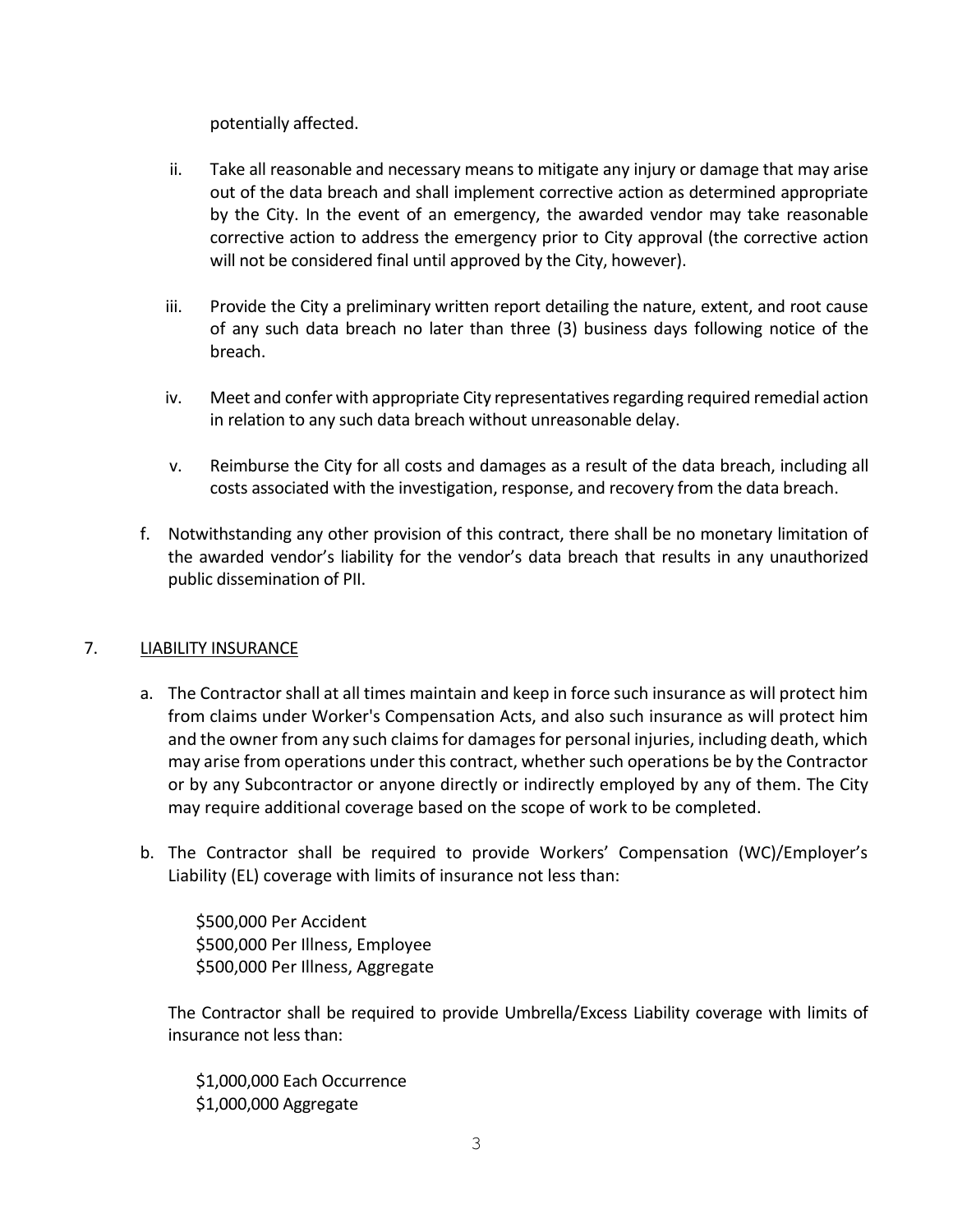The Contractor shall be required to provide Commercial General Liability (CGL) coverage with limits of insurance not less than:

\$1,000,000 Each Occurrence Limit \$1,000,000 Personal & Advertising Injury Limit \$2,000,000 Annual Aggregate Limit \$2,000,000 Products-Completed Operations Limit \$1,000,000 Business Auto Liability Limit (Owned, Hired, & Non-Owned Autos)

The Contractor, The City of Newark (Owner) and all other parties required of the Contractor shall be included as insured on the CGL, using Additional Insured Endorsements providing coverage as broad as the coverage provided for the named insured Subcontractor.

Subcontractors approved in association with the hiring of a Contractor shall be required to provide Commercial General Liability (CGL) coverage with limits of insurance in equal amount to those required of the Contractor.

c. Contractors shall provide a valid COI regardless of ability to meet federal, state, and local personally identifiable information (PII) encryption requirements shall present a valid certificate of cyber liability insurance at the levels indicated below. Levels of cyber liability insurance required are based on the number of PII records anticipated to be housed within the solution at any given point in the term of the contract. **If there are no PII records housing requirements for this contract/RFP, no cyber liability insurance shall be required**; if the actual number of PII records housed by the awarded vendor exceed the anticipated number, it is the Contractor's responsibility to ensure that sufficient coverage is obtained (see table below). In the event that the Contractor fails to obtain sufficient coverage, the Contract shall be liable to cover damages up to the required coverage amount.

| <b>Number of PII records housed</b> | Level of cyber liability insurance  |
|-------------------------------------|-------------------------------------|
| by Contractor                       | required (occurrence = data breach) |
| $1 - 2,500$                         | \$1,000,000 per occurrence          |
| $2,501 - 10,000$                    | \$2,000,000 per occurrence          |
| $10,001 - 50,000$                   | \$3,000,000 per occurrence          |
| $50,001 - 100,000$                  | \$4,000,000 per occurrence          |
| $100,001 - 500,000$                 | \$15,000,000 per occurrence         |
| $500,001 - 1,000,000$               | \$30,000,000 per occurrence         |
| $1,000,001 +$                       | \$100,000,000 per occurrence        |

d. A copy of the Certificate of Insurance must accompany each bid. The Contractor shall ensure that all insurances required remain valid for the entire term of the contract, inclusive of any term extension(s). The Prime Contractor's attention should be directed to other sections of the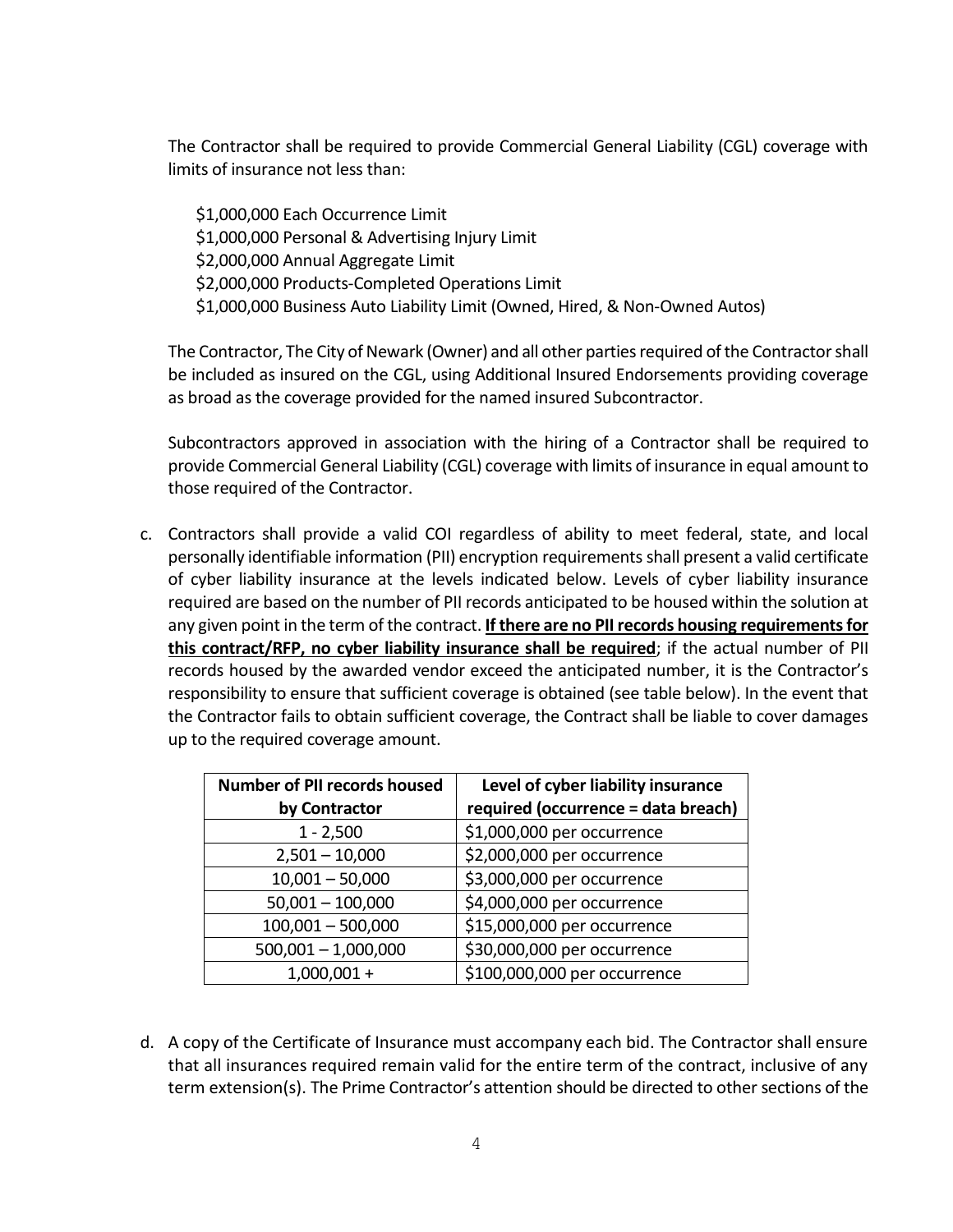contract documents in the event additional insurance is required based on the scope of work.

## 8. STANDARDS AND WARRANTY OF TITLE

No material, supplies, or equipment to be installed as part of the work shall be purchased subject to any chattel mortgage or under a conditional sale or other agreement by which any interest therein or in any part thereof is retained by the seller or supplier. The contractor shall warrant good title to all material, supplies, and equipment installed or incorporated in the work and upon completion of all work, shall deliver the same together by him to the City free from any claims, liens or charges. Neither the contractor nor any person, firm or corporation furnishing any material or labor covered by this contract shall have any right to a lien upon any improvement or appurtenance thereon. Nothing contained in this paragraph, however, shall defeat or impair the right of persons furnishing materials or labor to recover under any bond given by the contractor for their protection or any right under any law permitting such persons to look to funds due the contractor in the hands of the City. The provisions of this paragraph shall be inserted in all the subcontracts and material contracts and notice of its provisions shall be given to all persons furnishing materials for the work when no formal contract is entered into for such materials.

All equipment will be unused in all component parts and will be the latest current production including all accessories. The specifications will be construed as the minimum required. When the manufacturer's standards exceed these, the standard units will be furnished. All material will be free of defects. Manufacturer's standard warranties shall apply.

## 9. GUARANTEE

The contractor hereby guarantees all the work for a period of one (1) year after the date of completion (or longer based on product warranties) and final acceptance thereof by the City as follows:

- (1) Against all faulty or imperfect materials and against all imperfect, careless, and/or unskilled workmanship.
- (2) The contractor agrees to replace with proper workmanship and materials, and to re-execute, correct or repair without cost to the City, any work which may be found to be improper or imperfect and/or which fails to perform as specified.
- (3) The guarantee obligations assumed by the contractor under these contract documents shall not be held or taken to be in any way impaired because of the specifications, indication or approval by or on behalf of the City of any articles, materials, means, combination of things used or to be used in the construction, performance and completion of the work or any part thereof.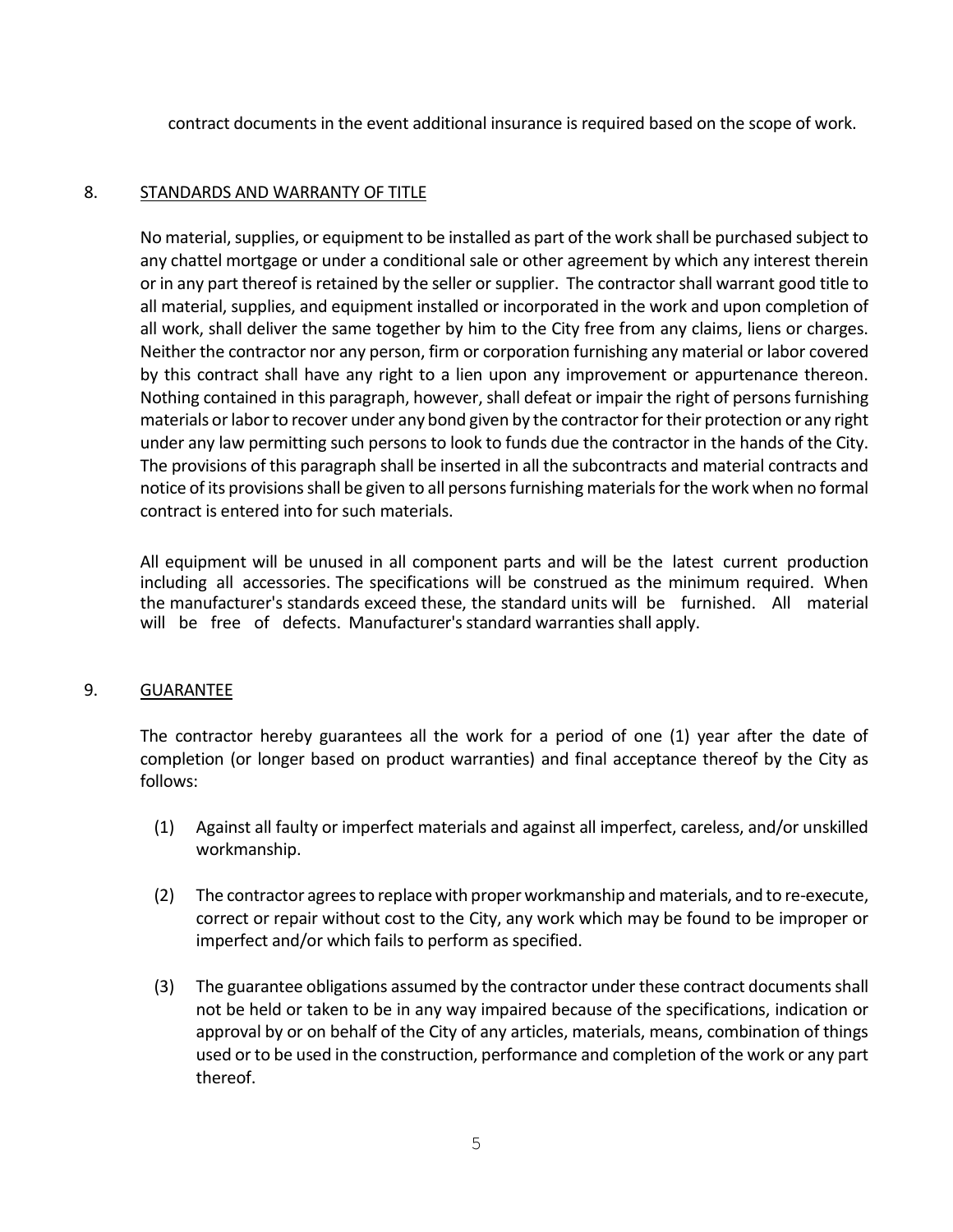(4) No use or acceptance by the City of the work or any part thereof, nor any failure to use the same nor any repairs, adjustments, replacements, or corrections made by the City due to the contractor's failure to comply with any of his obligations under the contract documents, shall impair in any way the guarantee obligations assumed by the contractor under these contract documents.

#### 10. EEO AND LICENSING

The contractor shall be licensed to do business in the State of Delaware and shall be registered as a contractor in the City of Newark and possess all other required licenses. The contractor shall also be a fair and equal opportunity employer.

## 11. PREFERENCE FOR DELAWARE LABOR

According to State law, any person, company, or corporation who violates the requirements of Title [29 Section 6962](https://delcode.delaware.gov/title29/c069/sc04/index.shtml) of the Delaware Code regarding preference for Delaware Labor shall pay penalty to the State Secretary of Finance equal to the amount of compensation paid to any person in violation of this Section. This regulation is waived if it conflicts with Federal requirements.

#### 12. NONCOLLUSION

The bidder shall not, either directly or indirectly, enter into any agreement, participate in any collusion, or otherwise take any action in restraint of free competitive bidding in connection with this contract.

## 13. VENDOR REQUIREMENTS FOR FEDERALLY FUNDED PROJECTS

If this contract is funded through the State Revolving Loan Fund, a federal grant, or any other federal funding, the awarded vendor must be registered at [www.sam.gov](http://www.sam.gov/) before contract agreements are signed. The awarded vendor must also show proof of SAM registration and good standing through the SAM portal before contract agreements are signed. SAM (System for Award Management) is the primary supplier database for the U.S. Federal Government.

The City of Newark shall not conduct business with vendors that are debarred or otherwise flagged/blacklisted if the project is funded using federal money. If a vendor is determined to be debarred at any point during the term of a contract, this will be seen as grounds for termination of the contract, and potentially grounds for termination from other contracts held with the City, if any.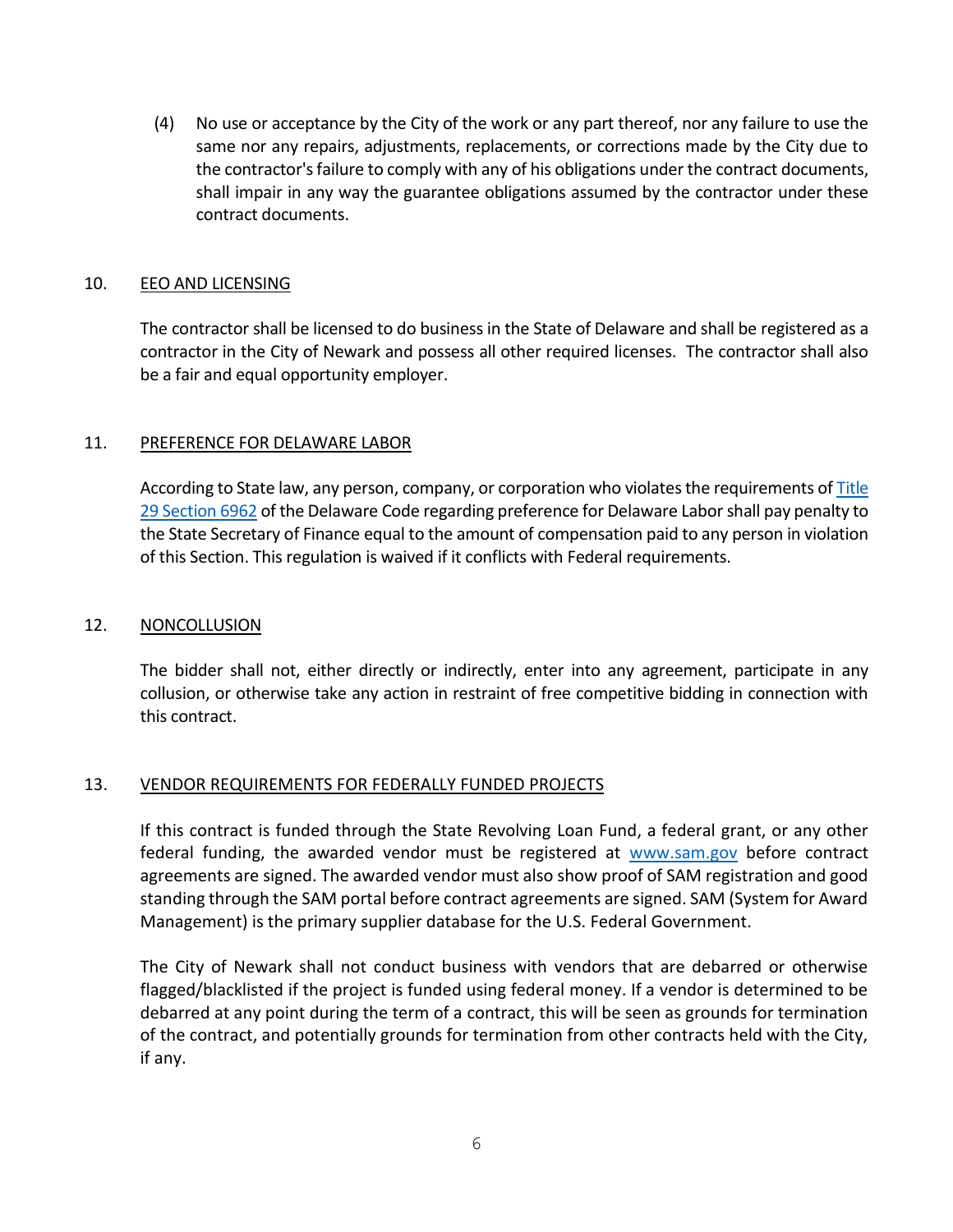## 14. INCREASE AND/OR REDUCTION OF ESTIMATED QUANTITIES

The contractor's attention is directed to the fact that the quantities indicated through this RFQ are approximate and may be increased or decreased by the City. Should there be an increase or a reduction in these quantities, these changes will in no way alter the unit prices quoted by or paid to the contractor.

## 15. INCREASE AND/OR REDUCTION OF ESTIMATED QUANTITIES

- A. The contractor's attention is directed to the fact that any quantities indicated in this contract are approximate and may be increased or decreased by the City. An increase or a reduction in these quantities will in no way alter the unit prices bid by or paid to the contractor.
- B. The City shall also have the right to delete any portion of this contract or to update specific quantities as needed. Regardless of any changes, deletions, or additions authorized by the City, all work done or purchases made under this contract shall be based on the unit prices stipulated by the contractor in his proposal.

## 16. BASIS OF PAYMENT

No invoice will be processed for payment until the goods and/or services have been delivered and verification is made that the specifications under this contract have been met. Progress payments, when requested, will be evaluated and approved for payment based on work completed to date. If applicable, upon written request from the Contractor, payment for material stored on site may be made at 50% of the material's invoice price; full payment will be made after the material is installed. Payment for all services complete or goods received will be made within thirty (30) days of final acceptance by the City.

Payment for these items shall be included in the unit prices for each item as described in the Proposal. All other items, methods, and materials necessary to complete the work as described above shall be incidental to the bid item the is being completed under. Application and Certification for Payment shall be made on proper AIA Documents.

## 17. ADVERTISEMENT

It is further agreed that any bidder/contractor submitting bids will not use the name of the City in any advertisement without first obtaining the written consent of the City Manager or their designee. All such requests should be submitted in writing to [contracts@newark.de.us.](mailto:contracts@newark.de.us)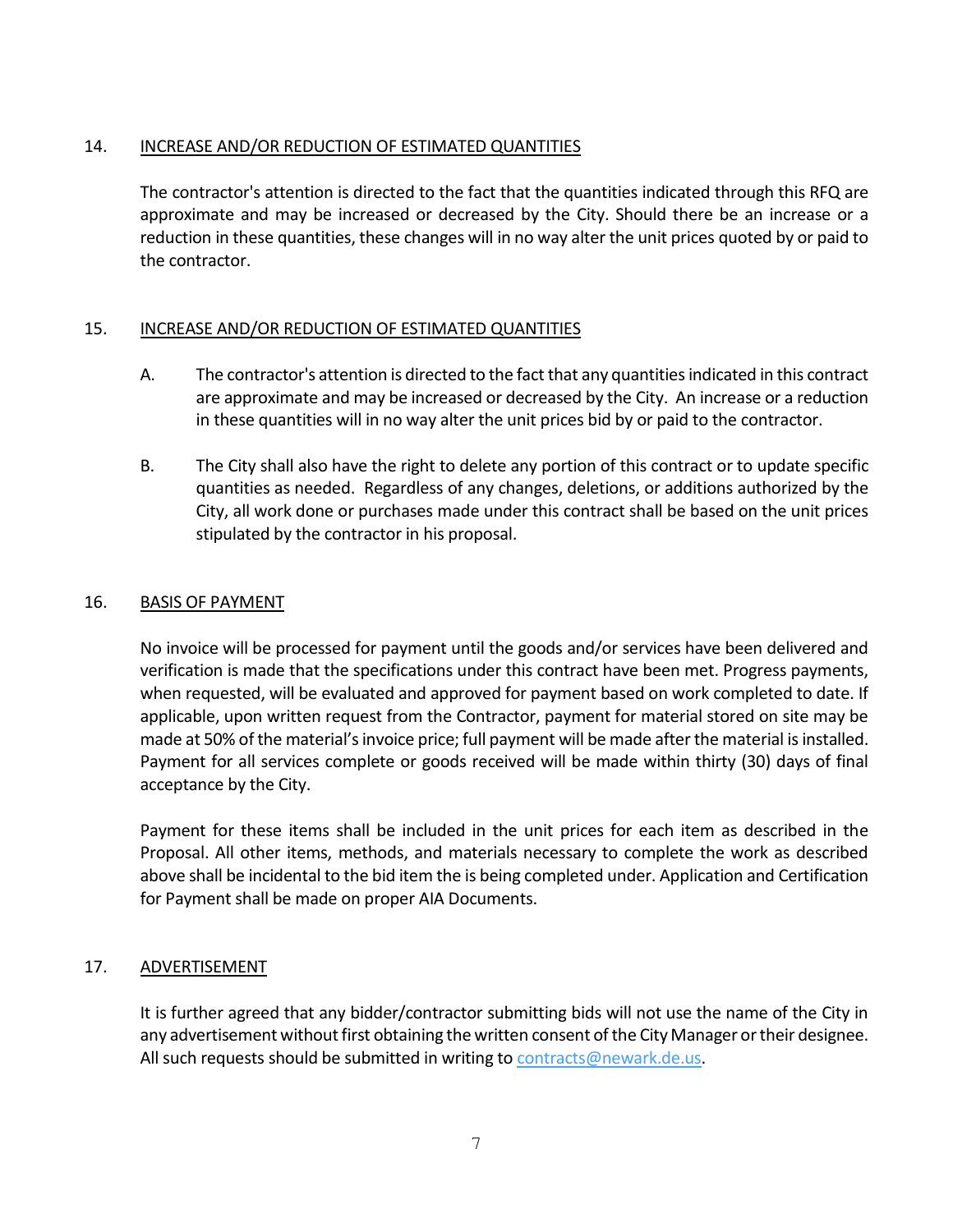#### 18. CONTRACTOR'S UNDERSTANDING

No verbal agreement or conversation with any officer, agent, or employee of the City of Newark, either before or after the execution of this contract, except as otherwise provided herein, shall affect or modify any of the terms or obligations contained herein.

## 19. LIST OF SUBCONTRACTORS' CERTIFICATION

- a. Each bidder shall execute and submit with their bid a list of subcontractors, including complete names and addresses, whose services the bidder intends to use in performing all work under the contract. Bids submitted without such a list, or with a list not completely or properly executed, are subject to rejection.
- b. Each bidder is required to notify all subcontractors that they are obligated to comply with the provisions of Federal and State law as they pertain to this project, and that they must submit evidence of such compliance upon notice or request. The bidder shall certify his compliance with this requirement on the list of subcontractors.
- c. After the contract has been awarded, the successful bidder shall not substitute another subcontractor for any subcontractor whose name was set forth on the list of subcontractors which accompanied his bid, without the written consent of the City.

## 20. INDEMNIFICATION

The contractor shall solely be responsible and liable for the accuracy and completeness of all work performed and shall agree to indemnify, defend and hold harmless the City of Newark, its officers, agents and employees, from and against any and all claims, actions, suits and proceedings arising out of, based upon or caused by negligent acts, omissions or errors of or the infringement of any copyright of patent, by the contractor, its officers, agents, employees or subcontractors, in the performance of the contracted agreement.

## 21. OWNERSHIP OF MATERIAL

All documents prepared and submitted pursuant to this RFP or contract shall be property of the City upon submittal and will be subject to staff and public review and discussion in association with our public bidding and formal proposal process. Any information or documents deemed proprietary shall be so marked at time of submittal and limited to detail where the disclosure of contents could be prejudicial to competing offerors during the process of negotiation, and any commercial or financial information of a privileged or confidential nature. Marking sections of the proposal as proprietary/confidential shall only be done where absolutely necessary; final determination of confidential status (regardless of vendor designation) is at the sole discretion of the City of Newark.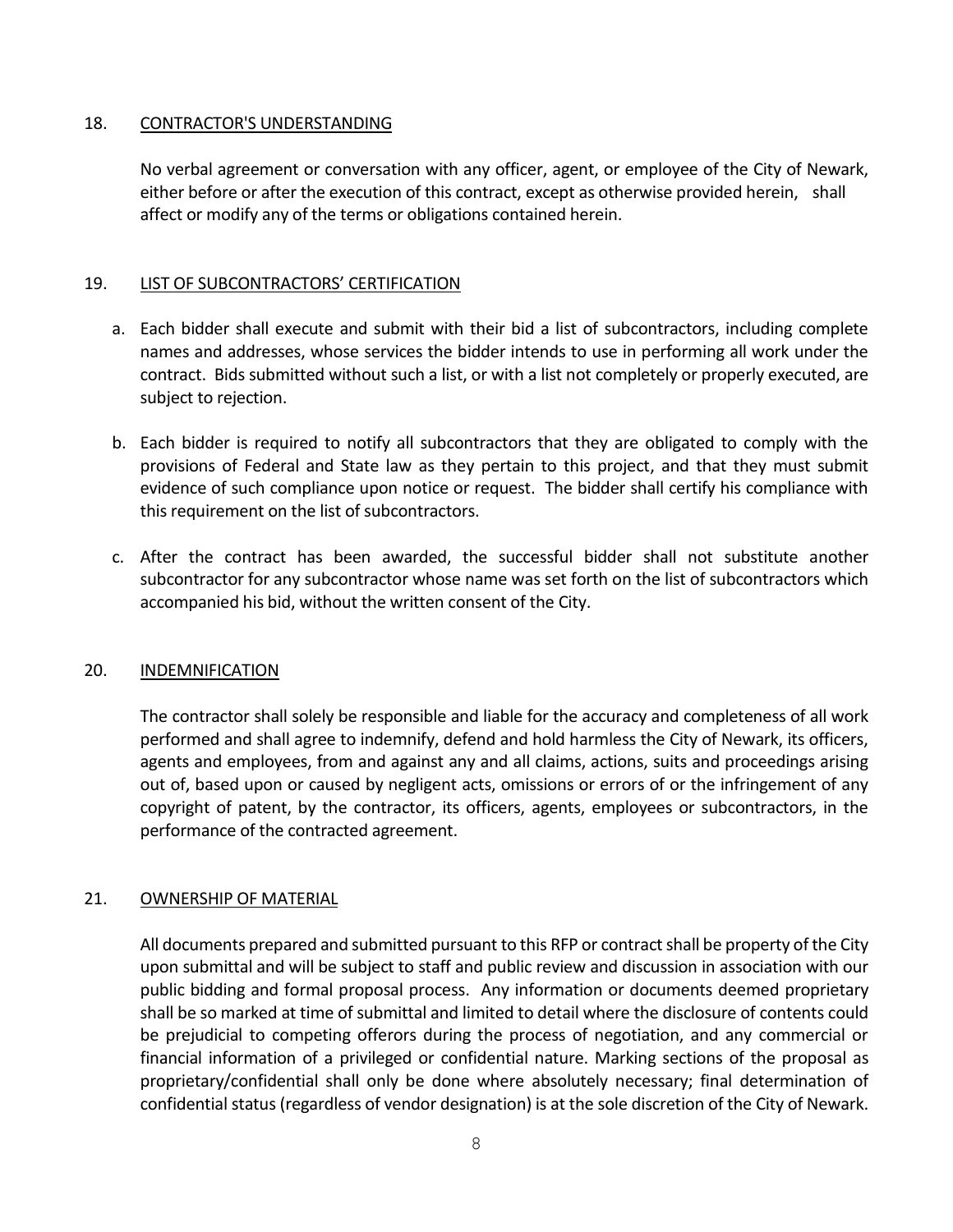#### 22. TERMINATION OF AGREEMENT

This agreement may be terminated by the City upon thirty (30) days written notice if the contractor fails to perform satisfactorily in accordance with the terms and conditions of the contract. In the event this agreement is terminated, the contractor shall be paid for services satisfactorily rendered up to the termination date.

## 23. REGULATIONS AND EXCEPTIONS

Any and all exceptions which are taken to the specifications shall be noted on the Proposal form. The listing of an exception may be grounds for rejection. All equipment must meet all applicable federal or state regulations. Further, the bidder recognizes that the City of Newark is not in the business of preparing specifications, and any omissions in this document must be strictly addressed by the firm with the submittal of its proposal.

The application of lead paint as defined in Title 16, Chapter 30M of State Code and Chapter 7 of City Code as part of this contract is prohibited. The contractor will be subject to fines as outlined in State and City Code if it is determined that lead paint was applied in violation of State and City code.

Safety Data Sheet information for all paints applied to internal or external structures shall be provided to the City for review and approval prior to application. The contractor will be required to remove and remediate any lead paint to the satisfaction of the City, at no cost to the City. Prior to commencing removal and remediation efforts, the contractor shall provide a written remedial action plan which includes health safety protection requirements for both employees and the public for review and approval by the City and/or DNREC/DHSS. Any and all sample results that are generated as a result of improper application of lead paint shall be provided to the City within 5 working days of being received by the contractor. The contractor will also be required to replace all paint removed with non-lead paint to the satisfaction of the City, and at no cost to the City.

Failure to adequately remove, remediate, and replace lead paint applied in violation of State and City Code as outlined herein will be considered a breach of contract.

## 24. FORCE MAJEURE OCCURRENCE

Upon the occurrence of a force majeure event, the City of Newark shall immediately notify the awarded vendor. In this instance, the City shall be excused from any further financial or contractual obligations for as long as such circumstances prevail. As used in this document, a "force majeure occurrence" means acts of God; acts of the public enemy; acts of the State and any other governmental entity in its sovereign or contractual capacity; fires; floods; epidemics or pandemics; quarantine restrictions; strikes or other labor disputes; freight embargoes; unusually